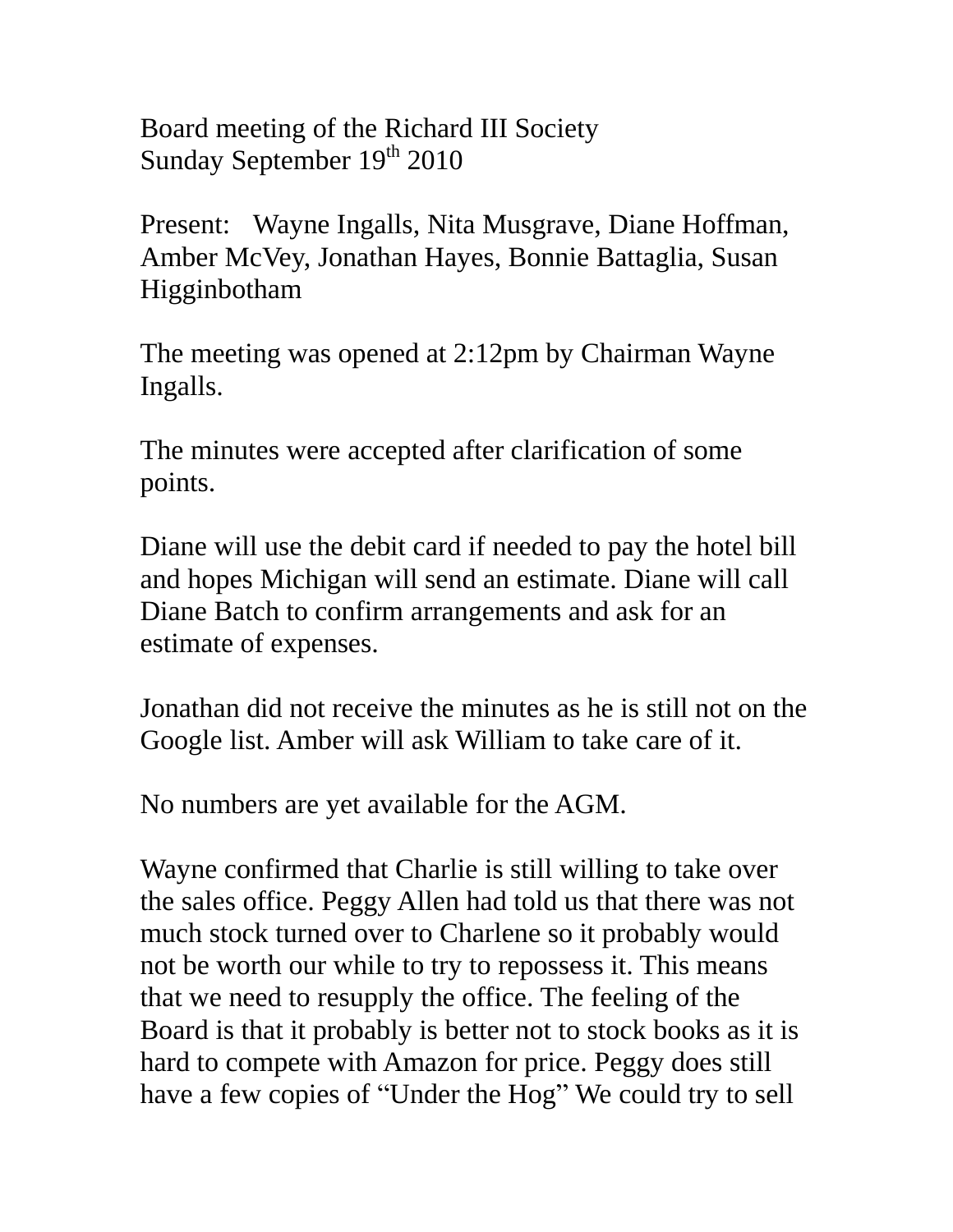them at the AGM next year. Jonathan has a source for a boar pin from England. We should all be on the look-out for possible sale items. We need to agree on a budget for the sales office. \$500 was suggested.

Joan Szechtman has been updating the fiction list on the website and Susan will update the non-fiction list.

Diane reported that Word Catering is way behind on their billing for mailing 2008 Ricardian. Several bills still to come. We also have not received proper billing for publications from the UK. The UK society is also talking about raising their rates. It used to cost 2.50 pounds for a Ricardian, so who knows what it will go up to. Diane asked Wayne if he had any other contacts in the UK she could try to get answers from. Wayne responded that he had e-mail addresses for Phil Stone and also for Angela Moreton, liaison officer.

[Ptstone@blueyonder.co.uk](mailto:Ptstone@blueyonder.co.uk)  [angela.moreton2@ntlworld.com](mailto:angela.moreton2@ntlworld.com)

Diane has had no further response from Robert Ringenberg since he said he would count the publications received and check on the condition of those in boxes which had broken open. The board felt that Robert should be told to ship things out ASAP so that hopefully members would receive something before the AGM. It was questioned whether William could set up a way for Robert to contact the board. William said it would be possible. Amber will give him an updated list of board members including Jonathan. He was asked to also add Jonathan to the google group board list.